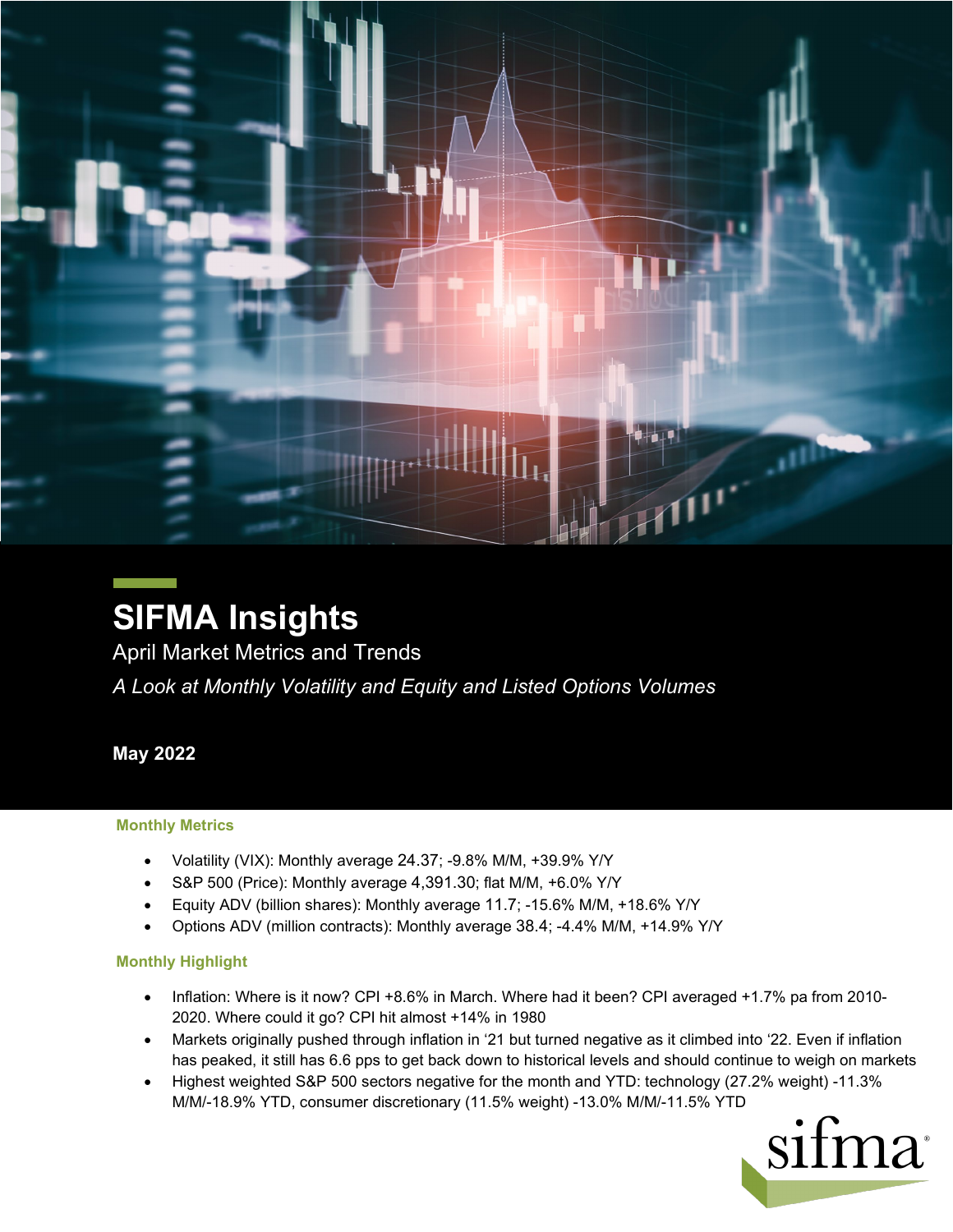## **Monthly Market Metrics**

In this section, we highlight the monthly market trends for volatility, price, and volumes.

#### **Volatility (VIX)**

- Monthly average 24.37
	- o -9.8% M/M
	- $\circ$  +39.9% Y/Y
	- $\circ$  +46.8% from the start of the year
- Monthly peak on the  $26<sup>th</sup>$  at 33.52, troughed on the  $4<sup>th</sup>$  at 18.57



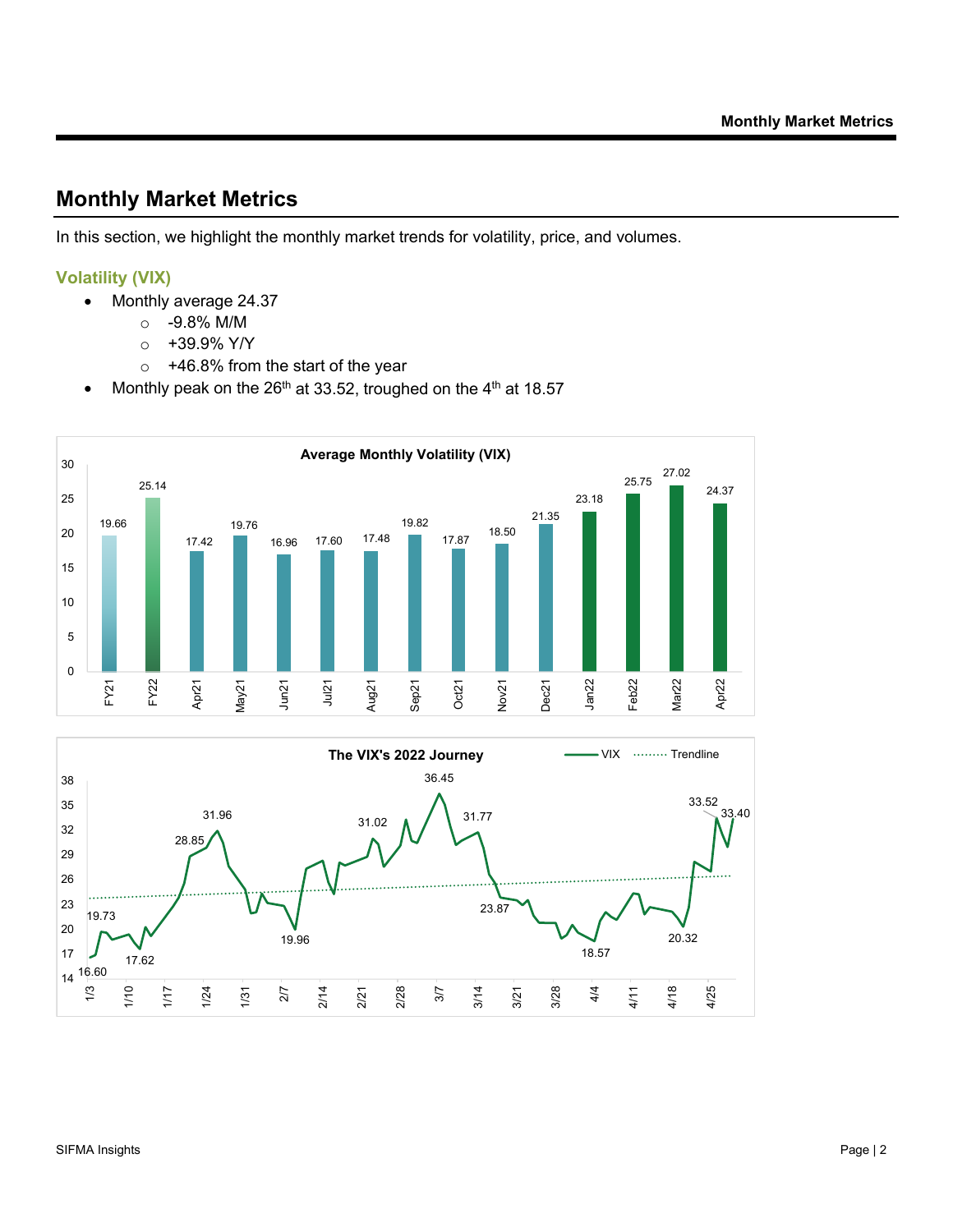#### **Index Price (S&P 500)**

- Monthly average 4,391.30
	- o Flat M/M
	- $\circ$  +6.0% Y/Y
	- o -8.4% from the start of the year
- Monthly peak on the  $4<sup>th</sup>$  at 4,582.64, troughed on the 29<sup>th</sup> at 4,131.93

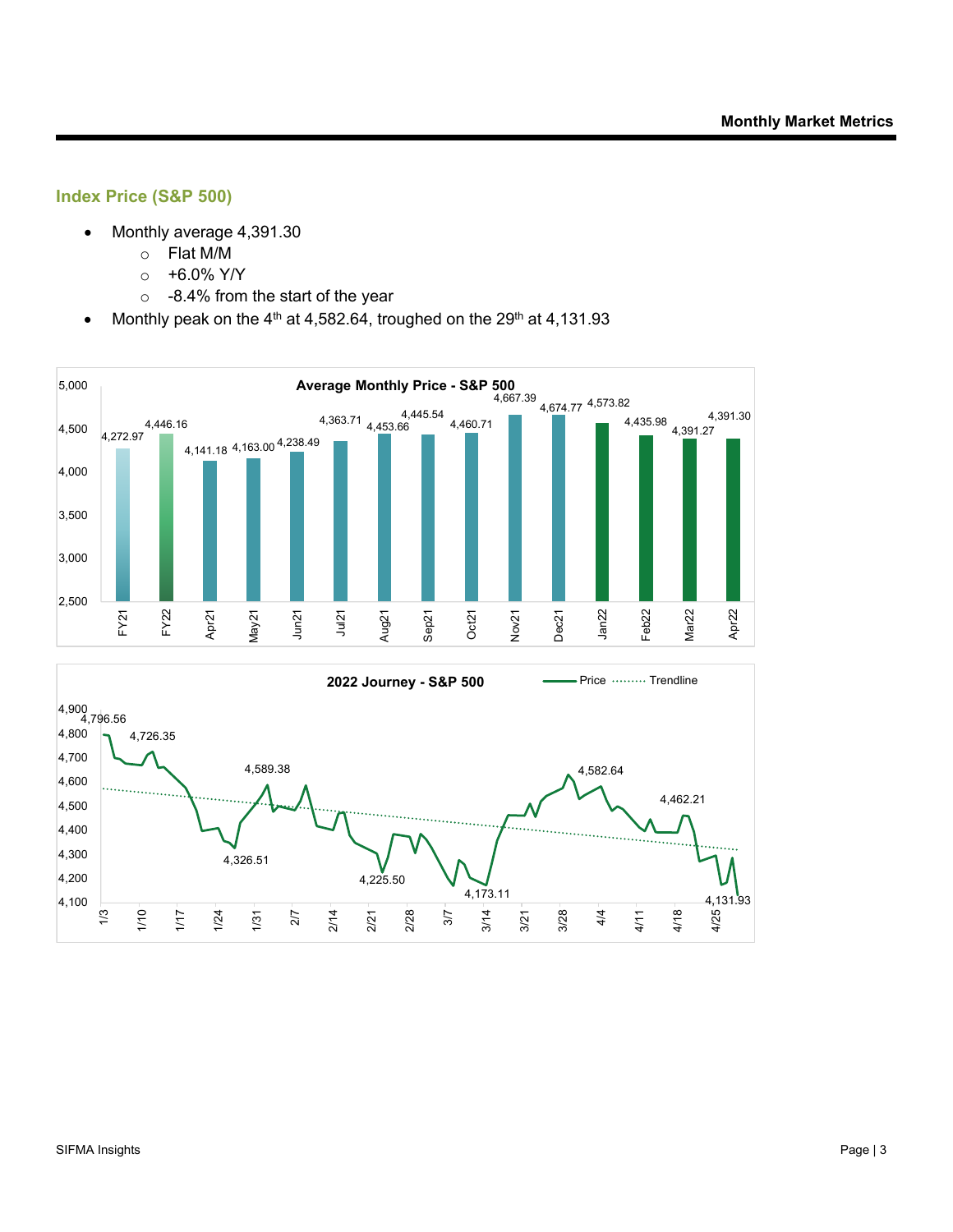### **Equity Volumes (ADV)**

- Monthly average 11.7 billion shares
	- o -15.6% M/M
	- o +18.6% Y/Y
	- o +16.0% from the start of the year
- Monthly peak on the  $25<sup>th</sup>$  at 13.2 billion shares, troughed on the 18<sup>th</sup> at 10.6 billion shares
- Monthly average off exchange trading 42.2%; +1.2 pps M/M, -1.5 pps Y/Y

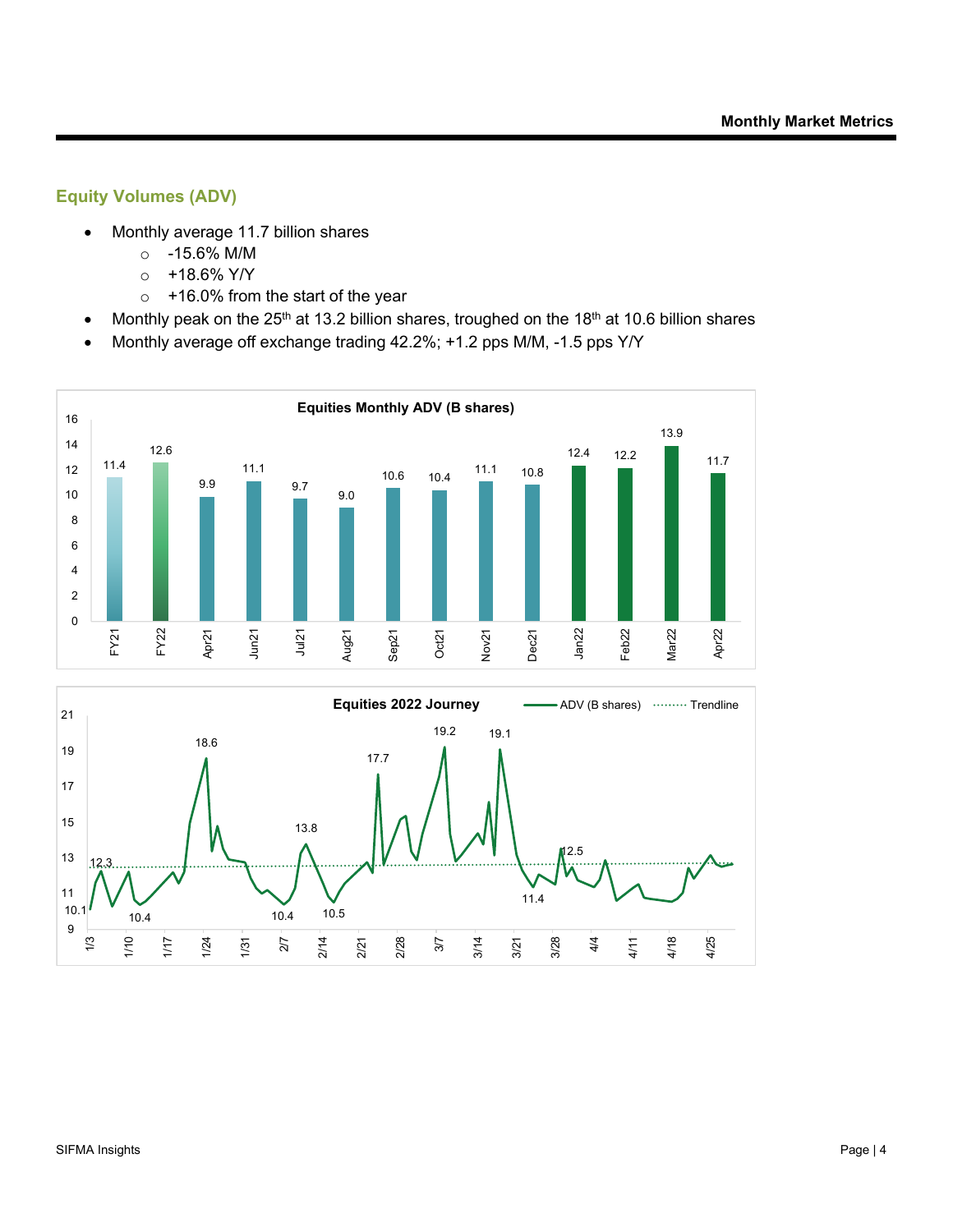#### **Multi-Listed Options Volumes (ADV)**

- Monthly average 38.4 million contracts
	- o -4.4% M/M
	- $o +14.9%$  Y/Y
	- $\circ$  +7.3% from the start of the year
- Monthly peak on the 22<sup>nd</sup> at 45.8 million contracts, troughed on the 19<sup>th</sup> at 31.4 million contracts
- Monthly equity options 36.1 million contracts (-4.7% M/M, +13.9% Y/Y), index options 2.3 million contracts (+1.1% M/M, +32.4% Y/Y)



Source: Cboe Global Markets, SIFMA estimates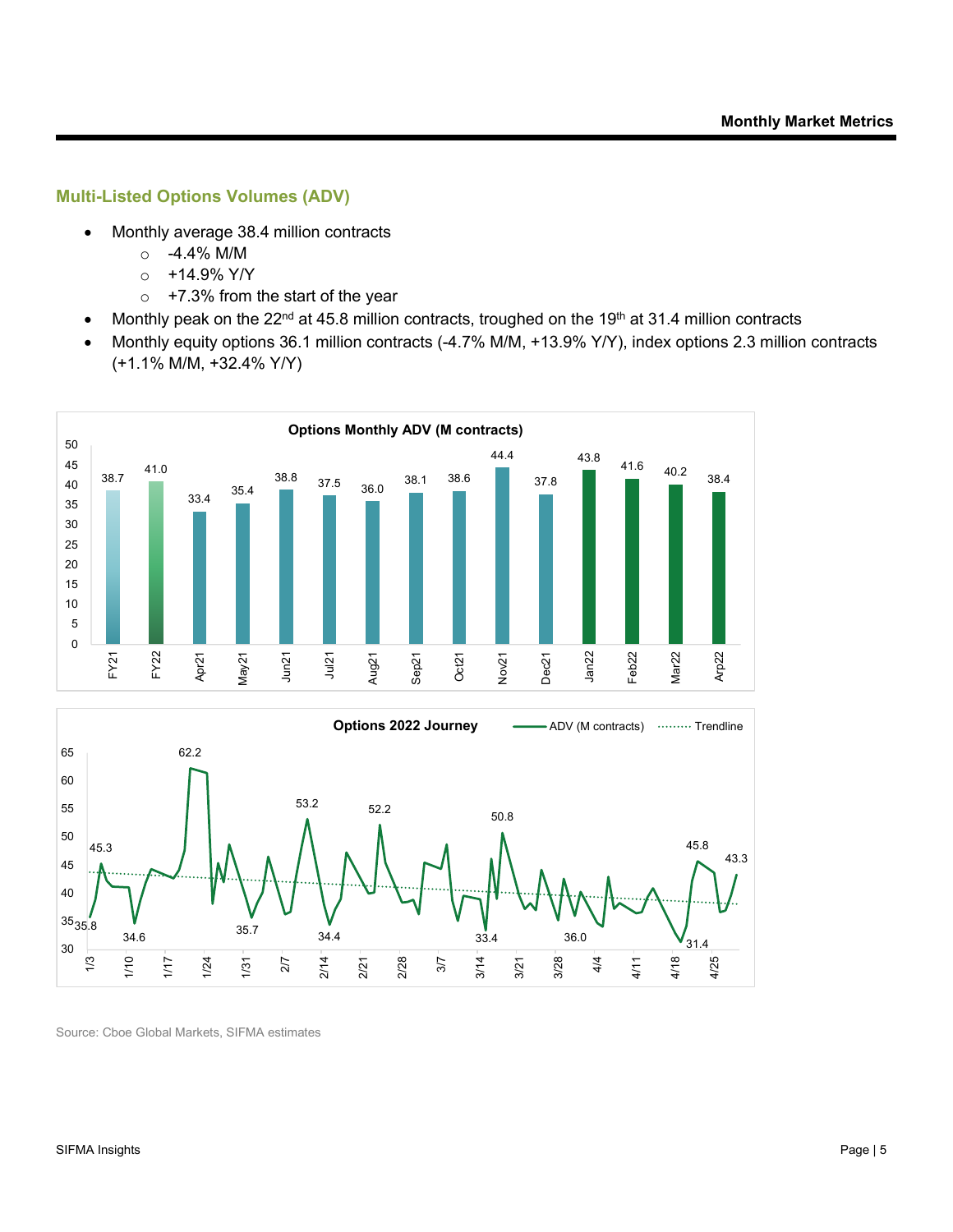# **Monthly Highlight**

In this section we drill down into an interesting trend that market participants are following.

#### **Inflation Continues**

In 2021, when inflation reared its ugly head – spiking to +4.2% in April, from <2% on average for the last decade – many thought it would be transitory. Inflation was attributed to supply chain issues, as well as shortages of supplies and workers as the U.S. economy rebounded from COVID faster than expected. Then inflation reached +7.1% in December 2021, as consumer demand continued to outstrip supply in many areas of the economy. Inflation was not going away, rather it continued to grow.

Now at +8.6%, the question is whether inflation has peaked and at what pace will it decline. We continue to have a strong job market, with raising wages emboldening consumers. Wage inflation is typically sticky. The Russia/Ukraine conflict has inflated commodity prices further. On the other side of the debate, supply chain issues have begun to show some signs of improvement, albeit the potential for COVID outbreaks shutting down factories remains an outlier here. And shifting monetary policy could slow the economy and reduce consumer spending, easing price pressure.

Looking back at historical inflation, we note the following: (Please see charts on the next page)

- Where is it now? (as of March)
	- o CPI +8.6%, +5.9 pps since March 2021
	- $\circ$  Core CPI +6.4%, +0.7 pps since March 2021
- Where had it been?
	- $\circ$  CPI averaged +2.1% per annum from 2000-2020, +1.7% from 2010-2020, and +1.8%/1.3% in 2019/2020
	- $\circ$  Core CPI averaged +2.0% per annum from 2000-2020, +1.8% from 2010-2020, and +2.2%/1.7% in 2019/2020
- Where could it go?
	- $\circ$  CPI hit almost +14% in 1980
	- $\circ$  But only peaked at +6.3% in 1990 and +5.5% in 2008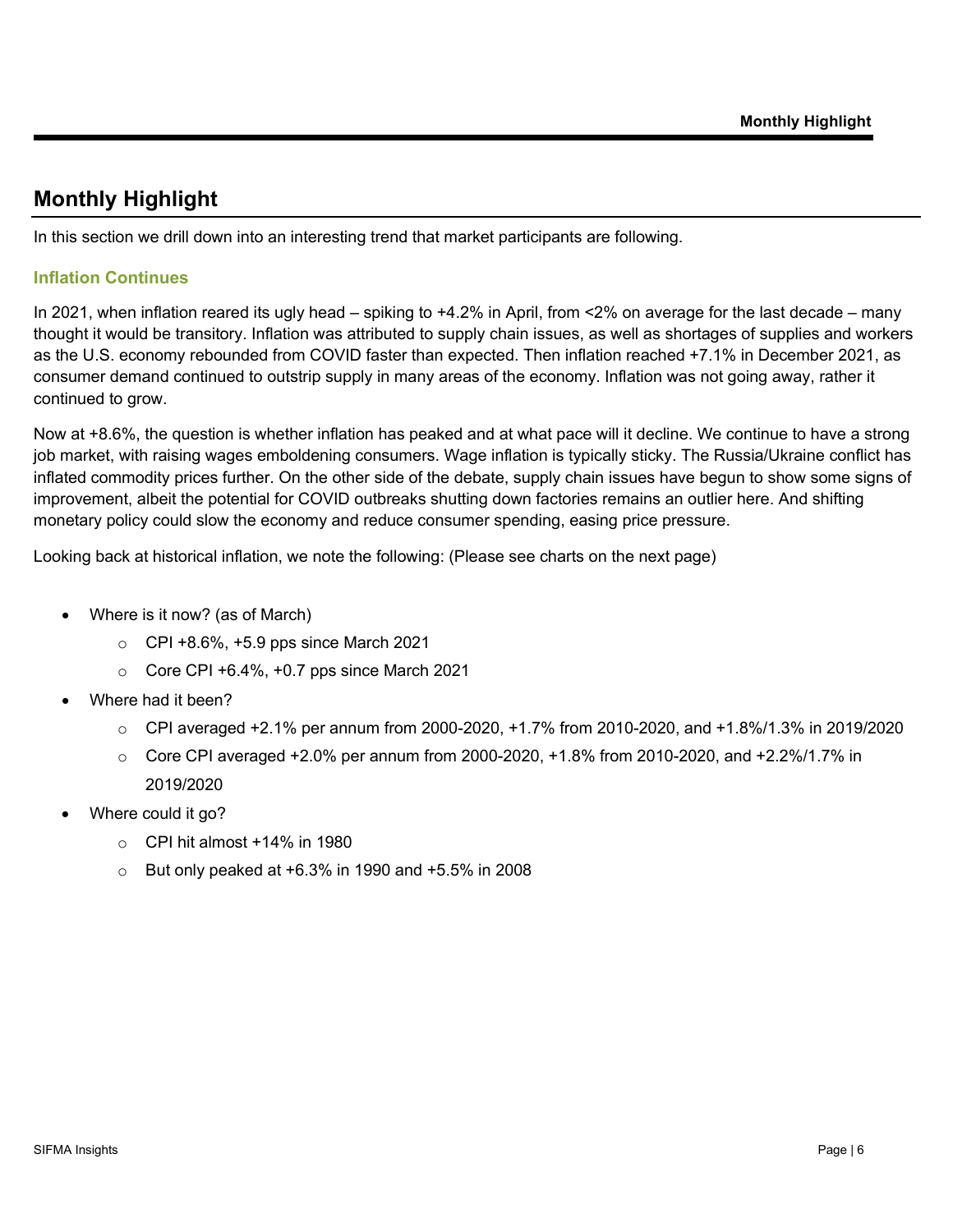



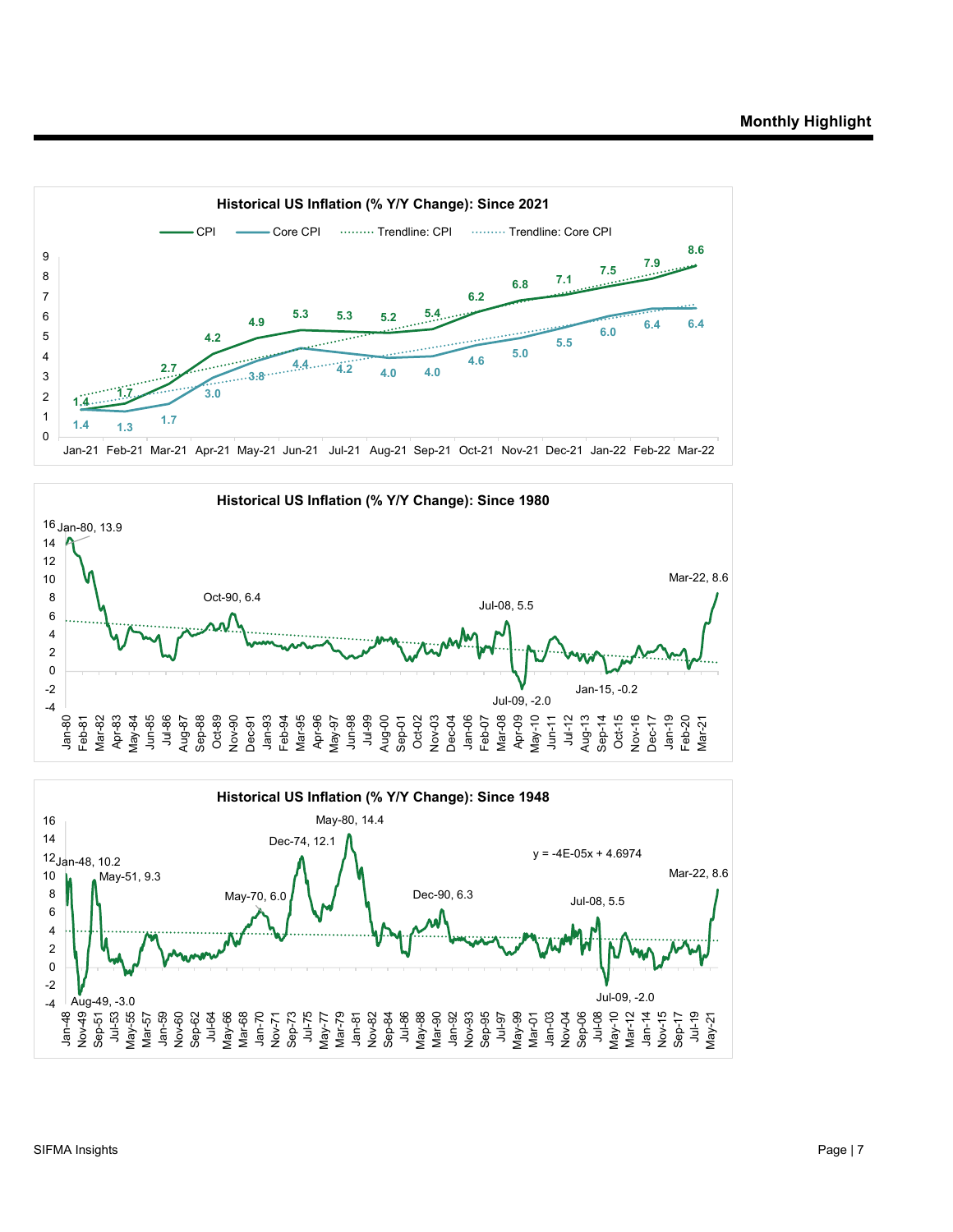#### **Market Performance – in Total**

Interestingly, when looking at inflation data, markets originally pushed through the higher inflation numbers beginning in April 2021. From the end of March through September 2021 – when inflation was thought to be temporary, related to demand outpacing supply and some supply chain issues – the S&P 500 index increased 14.2%. The rate of growth in inflation numbers had appeared to stabilize during this time period. Market growth continued in the last few months of the year, albeit at a slower pace, +5.7%. During this time, the rate of inflation growth picked up.



Source: Bloomberg, FRED, SIFMA estimates

Then, as inflation continued to climb into 2022, markets sold off. The S&P 500 index is down 13.3% YTD, while inflation is up 21.1% (through March) from the December level. Each month, the average price of the index declined M/M: -2.2% in January, -3.0% in February, -1.0% in March, until stabilizing in April (essentially flat M/M). Inflation has climbed 1.5 pps from the December level.

Even if inflation has peaked, it still has 6.6 pps to get back down to historical levels  $(\sim 2\%)$ . As such, inflation looks to continue to weigh on markets.



Source: Bloomberg, FRED, SIFMA estimates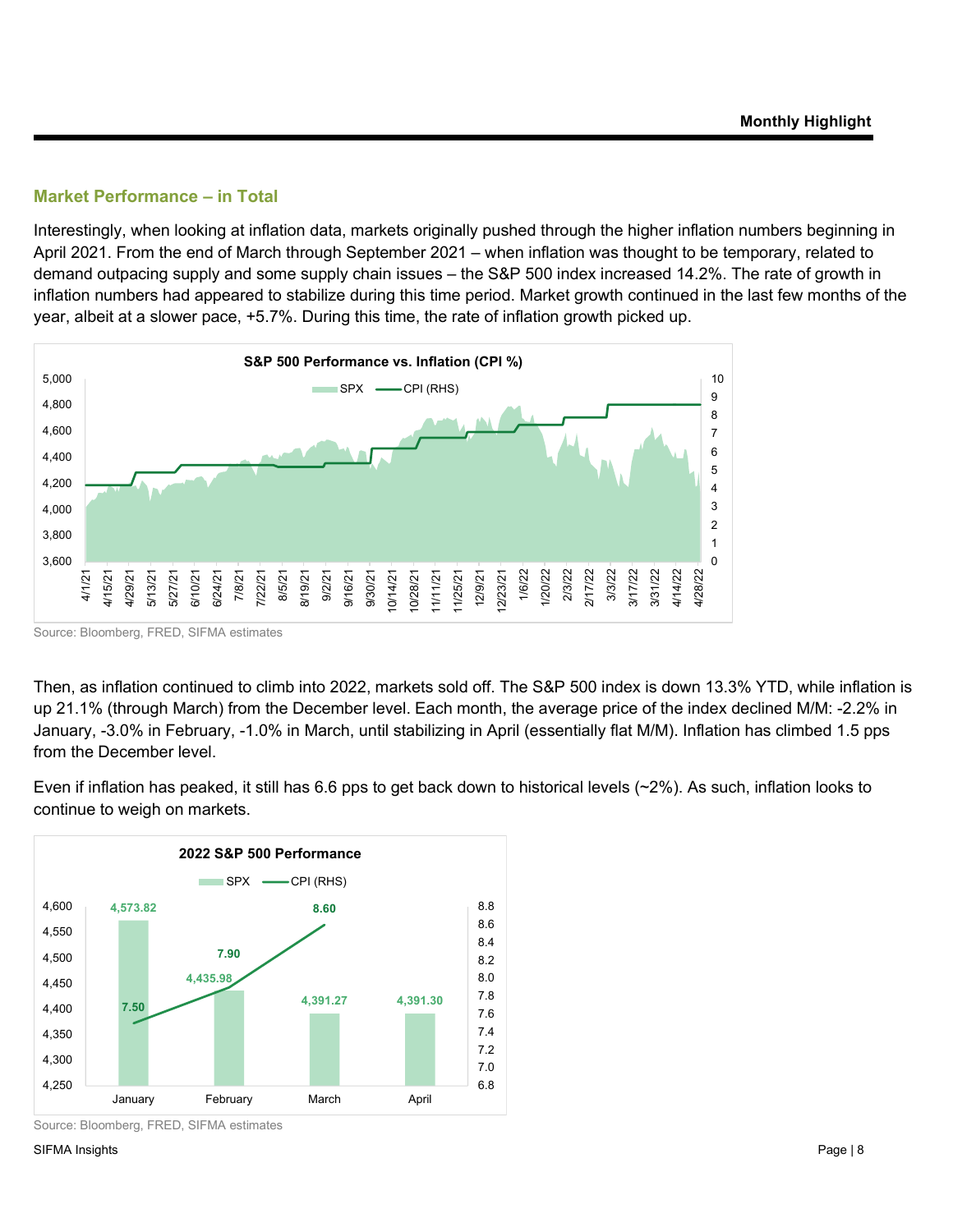#### **Market Performance – by Sector**

Looking at market performance by sector, we highlight the following:

- Best performer
	- $\circ$  April = consumer staples, +2.4%
	- $\circ$  YTD = energy, +35.4%, although energy was negative for the month of April
- Worst performer
	- $\circ$  April = telecommunications, -15.8%%
	- $\circ$  YTD = telecommunications, -26.0%
- The highest weighted sectors in the index, remain negative for the month and YTD technology (27.2% weight) -11.3%/-18.9% for the month/year, consumer discretionary (11.5% weight) -13.0%/-11.5% for the month/year



Source: Bloomberg, SIFMA estimates

Note: Cons-S = consumer staples, HC = healthcare, Mats = materials, RE = real estate, Ind = industrials, Fins = financials, Tech = technology, Cons-D = consumer discretionary, Comms = telecommunications

#### SIFMA Insights Page | 9